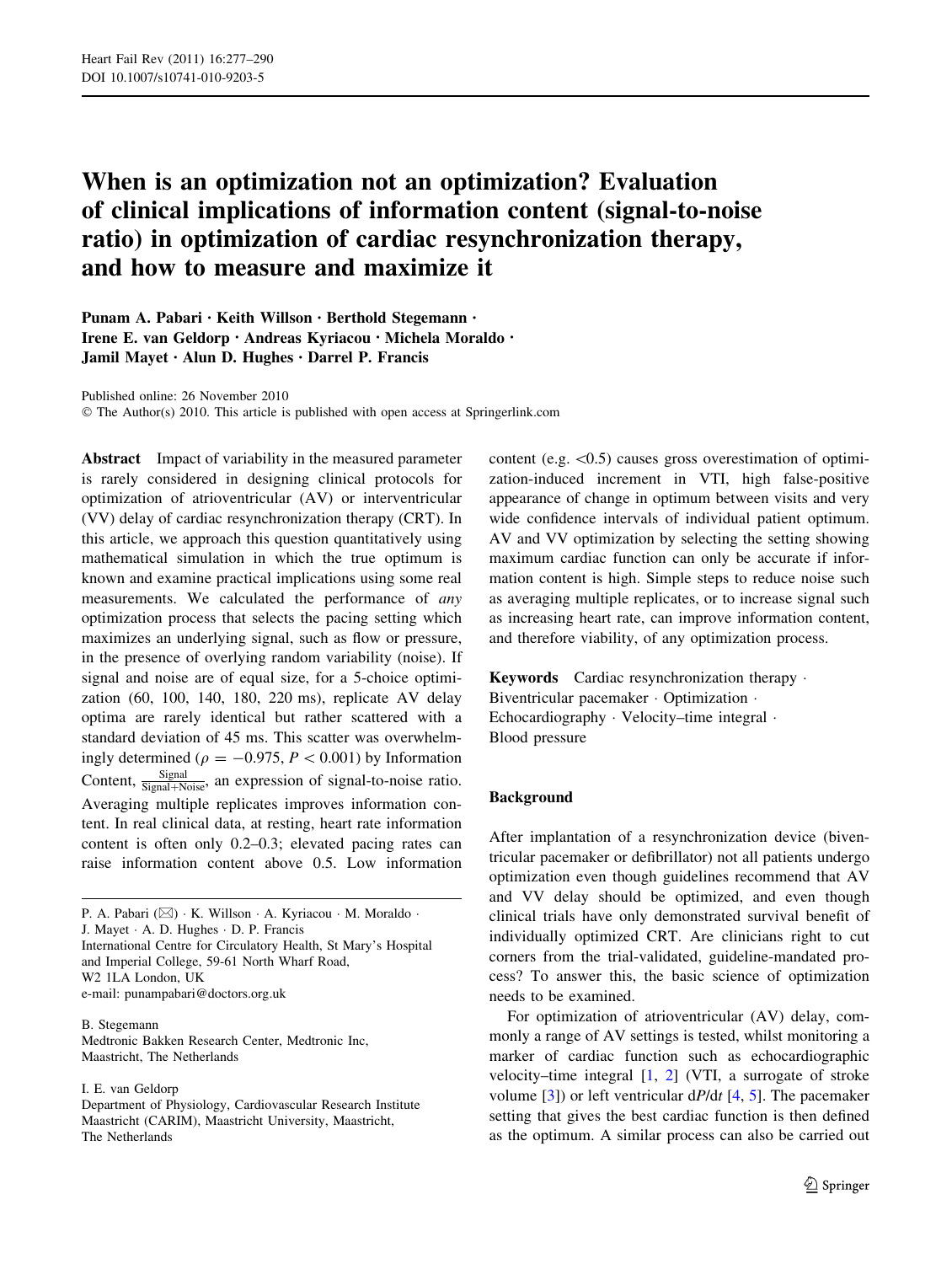for the delay between activation of left and right ventricular leads (VV delay).

However, every measurement has uncertainties, which might conceal the true optimum. This uncertainty in our measurement of VTI (or of any other marker for monitoring cardiac function [\[6](#page-13-0), [7](#page-13-0)]) arises from numerous factors including natural biological variability [\[8](#page-13-0)]. Therefore, repeating the ''optimization protocol'' often provides different optima, as shown in Fig. 1.

There are several clinically important questions. First, if the optimum is not necessarily the 'true' underlying optimum, can we at least express its precision, for example, as a 95% confidence interval?

Second, can we trust the measured increase in VTI as a good estimate of the 'true' average underlying increase in VTI?

Third, if optimizations 6 months later show that many patients' optima have changed, would this imply that patients require more frequent re-optimization? [[7,](#page-13-0) [9\]](#page-13-0)



Fig. 1 An example of clinical data from typical patient undergoing three separate Doppler optimization processes (#1, #2 and #3) a few minutes apart, using one heartbeat of velocity–time integral as the measurement to be maximized. In this patient, the small differences in velocity–time integral between the three optimization processes are enough to cause different AV delay settings to be identified as apparently optimal on the three occasions

Finally, how can the precision of the optimization protocol be maximized?

It would be difficult and contentious to attempt to answer these questions by doing clinical studies. This is partly because in clinical practice it is normally assumed that the apparent optimum is indeed the true optimum (or at least the nearest of the tested settings to the true optimum). Persons other than the operator conducting the optimization process itself rarely entertain the possibility that spontaneous variability of the monitored measurement during the optimization procedure arising from beat-to-beat variability and inherent measurement uncertainty has caused the optimum to be misidentified. Confidence intervals are not reported for individual clinical patients' optima [[1,](#page-13-0) [2](#page-13-0), [4](#page-13-0), [10](#page-13-0)].

In this study, therefore, we created mathematical simulation having properties exactly like real-life studies, but in which we could truly know the underlying optimum, despite the presence of overlying noise. To understand the realistic balance between underlying optima and overlying noise, we looked at published studies of optimization.

#### Information content

A convenient way of quantifying in real-life optimizations the relative contributions of underlying true signal information versus overlying random noise (illustrated in Fig. [2](#page-2-0)) is using ''information content''. Signal, in this context, is the genuine underlying between-setting difference in VTI, which for computational convenience can be expressed as a variance (average of the squared deviate between the underlying value of each setting and the mean of all settings). Noise, correspondingly, is the unwanted variability that occurs when measures are repeated at the same setting. This too can be expressed as a variance (average of the squared deviate between individual replicate measurements at a setting and the underlying value of that setting). The advantage of using variances is that their sum is the total observed variance. The variance observed over a series of settings can be decomposed into the variance arising from the genuine between-setting differences (signal magnitude) and the remainder which is noise variance. The proportion of the total variance which is signal can be called ''information content''.

Information Content = 
$$
\frac{\text{Signal Variance}}{\text{Signal Variance} + \text{Noise Variance}}
$$

\n(1)

The reasons to use information content rather than simply signal-to-noise ratio are three fold. First, the information content conveniently varies between 0 and 1, rather than extending to infinity. Second, it is symmetrical: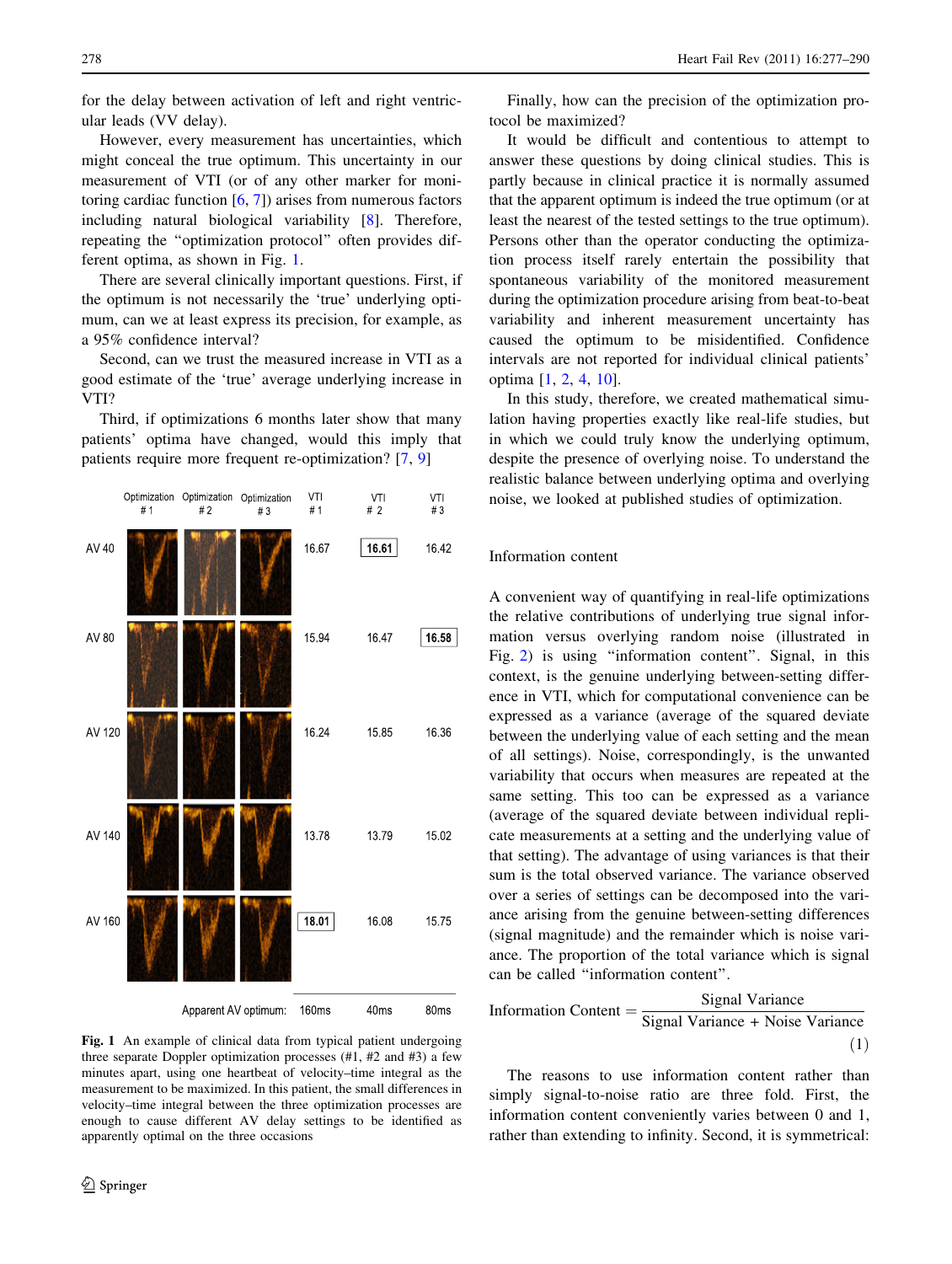<span id="page-2-0"></span>Fig. 2 Observed measurements are composed of underlying true difference between settings (''signal'', top panel) and beatto-beat variability (''noise'', middle panel) which may be small (*left*) or large (*right*) relative to the signal. The relative sizes of underlying signal and overlying noise determine whether the observed measurements (bottom panel) reflect the underlying signal faithfully (left) or not (right). When the noise variability is relatively large (right), the observed optimum (arrow) is often not the true optimum (140 ms in all cases in this figure)



noise content is 1 minus information content, which makes it clear that there are two contributors to observed differences between settings. Third, it is numerically identical to the intraclass correlation coefficient, a simple index of reproducibility used in biological research.

## Published data

Information content can be calculated in any study for which both the overall variability and the noise variability are available. We present in Table [1](#page-3-0) information content for three detailed physiological studies conducted in research environment where special attention was given to accuracy [\[11–13](#page-13-0)]. For each row of this table, we calculated for each patient the signal size (expressed as a variance) and the noise size (expressed as a variance), and displayed the average values across all patients. Each study had measurements at more than one heart rate, or via more than one monitoring technique, and so had more than one row. Where raw data of multiple replicates were available to us [\[12](#page-13-0)], noise variance was quantified directly. Where data of only a single replicate were available [\[13](#page-13-0)], noise variance was defined as the dispersion (expressed as a variance) of raw data away from a best-fit regression parabola between the observed measurements and the AV delay. Where noise variance was published graphically [[11\]](#page-13-0), it was read off the graph. Signal variance was defined as the total observed variance of that patient minus noise variance. Because the protocols differed between studies, this table should not be used to compare optimization technologies, but rather just to obtain an idea of the realistic range of information content achievable. It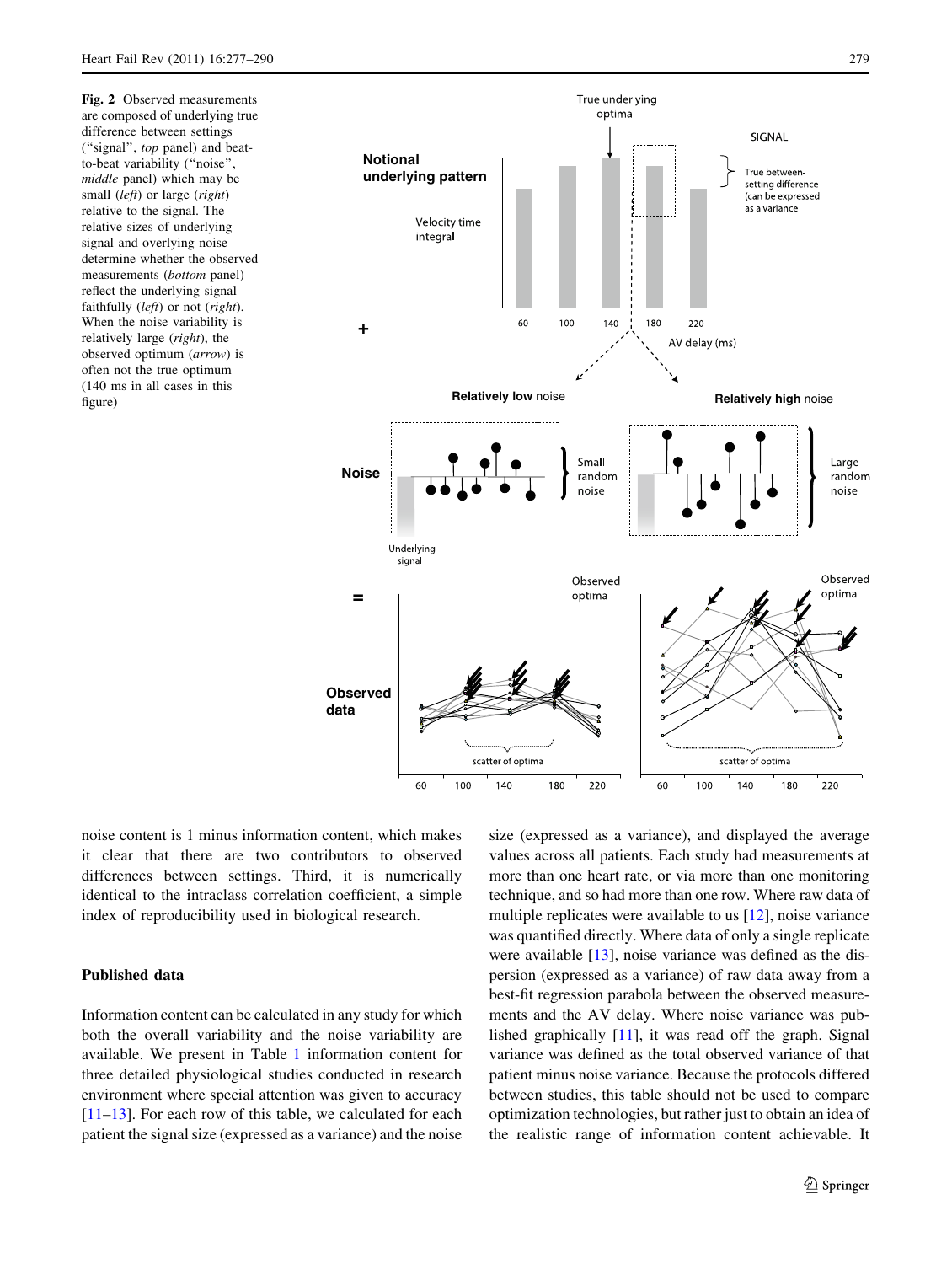<span id="page-3-0"></span>

|                        |                                                   |                            | Table 1 Information content calculated from published studies of optimization         |                                                       |                                                  |                                                                      |                                            |                                                                |                                                                                                         |
|------------------------|---------------------------------------------------|----------------------------|---------------------------------------------------------------------------------------|-------------------------------------------------------|--------------------------------------------------|----------------------------------------------------------------------|--------------------------------------------|----------------------------------------------------------------|---------------------------------------------------------------------------------------------------------|
| (bpm)<br>heart<br>rate | parameter<br>optimized<br>Average Pacing<br>being | Study                      | Definition of 1 replicate                                                             | replicates<br>Number<br>$\widehat{\mathcal{E}}$<br>of | for optimization<br>Parameter used               | sufficient raw<br>patients with<br>optimization<br>Number of<br>data | as a variance<br>Signal size,<br>expressed | as a variance<br>The noise<br>expressed<br>size,               | as an <i>n</i> -replicate average<br>Information content of<br>parameter, when used<br>$(mean \pm SEM)$ |
| Resting AV             |                                                   | et al. [11]<br>Auricchio   | Average of first 5 beats at an AV<br>delay setting, minus average of                  |                                                       | % change in aortic pulse<br>pressure             | 4 (pts 18, 5, 17 10.74% <sup>2</sup><br>and 13)                      |                                            | 45.76% <sup>2</sup>                                            | $0.20 \pm 0.15$                                                                                         |
| Resting AV             |                                                   |                            | previous 6 beats at reference<br>setting (intrinsic)                                  |                                                       | % change in LV dP/dt                             | 4 (pts 18, 5, 17 18.21% <sup>2</sup><br>and $13$                     |                                            | $19.44\%$ <sup>2</sup>                                         | $0.32 \pm 0.05$                                                                                         |
| $\infty$               | $\lambda$                                         | van Geldorp<br>et al. [13] | Average of first 8 beats at an AV<br>delay setting, minus average of                  |                                                       | Relative change in stroke<br>volume by Nexfin    | $\overline{6}$                                                       | $21.78\%^{2}$                              | $8.70\%^{2}$                                                   | $0.63 \pm 0.05$                                                                                         |
| $\infty$               | $\gtrsim$                                         |                            | previous 10 beats at reference<br>setting (intrinsic conduction)                      |                                                       | Relative change in stroke<br>volume by echo      | $\overline{20}$                                                      | $40.31\%$ <sup>2</sup>                     | $23.84\%^2$                                                    | $0.71 \pm 0.05$                                                                                         |
| $\infty$               | $\breve{\rm A}$                                   | [12]                       | Whinnett et al. Average of first 10 beats at an AV<br>delay setting, minus average of | ∞                                                     | Relative change in systolic 10<br>blood pressure |                                                                      |                                            | 29.06 mmHg <sup>2</sup> 3.81 mmHg <sup>2</sup> 0.51 $\pm$ 0.09 |                                                                                                         |
| 110                    | $\lambda$                                         |                            | previous 10 beats at reference<br>setting (AV 120 ms)                                 |                                                       | Relative change in systolic 10<br>blood pressure |                                                                      |                                            | 35.58 mmHg <sup>2</sup> 2.44 mmHg <sup>2</sup> 0.86 ± 0.02     |                                                                                                         |
| 130                    | $\geq$                                            |                            |                                                                                       | ∞                                                     | Relative change in systolic 10<br>blood pressure |                                                                      |                                            | 55.07 mmHg <sup>2</sup> 4.60 mmHg <sup>2</sup> 0.90 ± 0.01     |                                                                                                         |

should be remembered that these were conducted in ideal research environments when there was effectively no time pressure. Routine clinical practice, because of time pressure, typically falls short of such ideal protocols that might require as many as 1,500 beats to be acquired and analysed [[14\]](#page-13-0).

In this study, we present a simple way to establish the impact of spontaneous beat-to-beat variability, by simulating an optimization in which there is a known underlying optimum setting at which cardiac function is best, and alternative settings at which cardiac function decays away. In the simulation, we can then superimpose random variability simulating clinical beat-to-beat variability (the ''noise''). This simulation gives information whose applicability is completely general across any method of optimization that is based on selecting the settings which gives the most favourable value of a cardiovascular measure.

We aimed to determine

- how reliable optimization is
- how one can quantify the confidence interval of any observed optimum
- whether one should trust an apparent increment in cardiac function
- whether the observation that optima change over time is a good reason to increase the frequency of repeat optimization, and finally
- whether there are any straightforward steps we can take to improve the quality of the optimization process.

## Methods

Observed measurement  $=$  underlying  $signal + superimposed noise$ 

We constructed a simulation to identify the impact of noise variance, which is the random variability occurring between one beat and another. This noise is superimposed on the signal, which is the ''true'' underlying effect of the pacemaker setting changes in real patient data. In clinical practice, signal and noise cannot be separated in individual raw data points because each such observed measurement contains both contributions mixed together (however, if replicate measurements are made, their inter-replicate variance can be subtracted from the total variance of the observed raw data to reveal the signal variance).

### Simulation

In keeping with real patient data  $[15]$  $[15]$ , the underlying signal in our model was constructed as an inverted parabola with its peak—the underlying optimum—at 140 ms. The vertical

 $\mathbf{r}$ 

 $\blacksquare$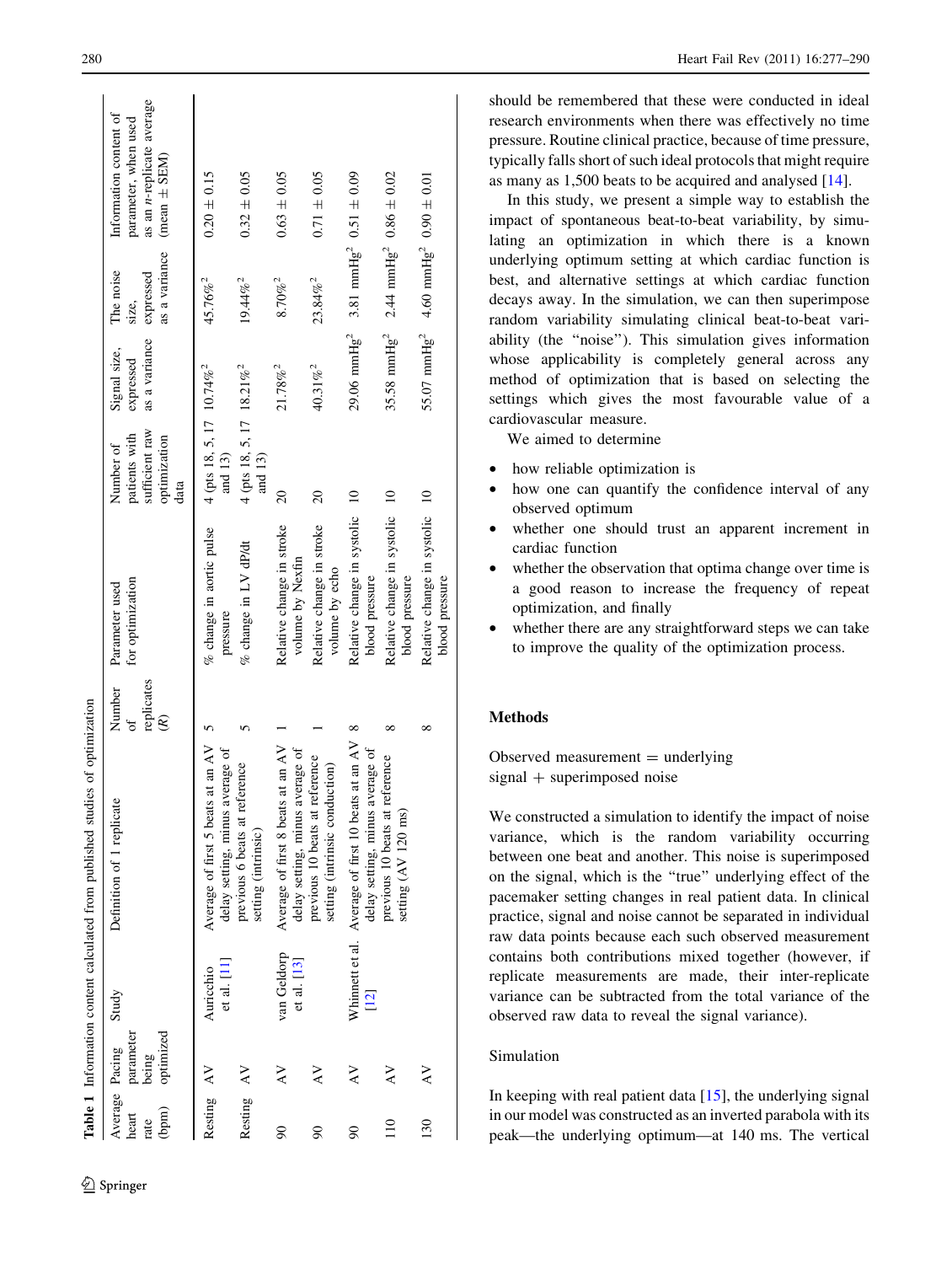size of the parabola was scaled to have the desired signal magnitude. The magnitude was defined as the average of the squared deviation from the mean: this definition is computationally identical to that of variance. Separately, we programmed noise as normally distributed random values with mean zero and variance as desired. The signal and noise were added together to create the simulated observations. This process was repeated separately for each simulated patient. For each analysis in this study, 1,000 patients were simulated.

We tested signal and noise sizes over a wide range, but for clarity in this paper we have presented a limited number of values, ensuring that the full spectrum of relative sizes of signal magnitude and noise variance is encompassed.

#### Identification of optimum

We defined the optimal setting as the one which gave the highest measurement of cardiac function [[3,](#page-13-0) [7,](#page-13-0) [16](#page-13-0)]. Because of the presence of noise, the measured value of this optimum may not be the same as the underlying optimum. The measured hemodynamic parameter is not specified, but it could represent VTI [[3\]](#page-13-0), blood pressure or dP/dt. The measurement is expressed without physical units, for simplicity and generality. Because signal and noise always will have the same unit, the choice of the unit has no impact on reliability of optimization.

#### Confidence intervals of the optimum

We simulated repeat optimizations within the same individual and collected the resulting optima in order to see how widely these optima were scattered. We defined the 95% confidence interval of a single optimization as 1.96  $\times$ the standard deviation of this collection of observed optima. This is the confidence interval that would be appropriate to report for each patient's individual optimization, although by this method it is of course necessary to carry out several optimizations per patient in order to calculate the confidence interval.

#### Results

Impact of information content on consistency of detecting optimum, using a single beat at each setting

With signal and noise both configured to be the same size, the underlying curved shape of the signal was not always evident in the observed measurements (signal  $+$  noise). Nevertheless inevitably, in each run, one of the settings yielded the highest measurement and was duly selected as

the observed ''optimum''. Since this was not always the true underlying optimum, the observed optima showed some scatter (as shown schematically in Fig. [2](#page-2-0)).

For each combination of signal and noise size, we quantified the observed scatter of optimization as the standard deviation of difference between the optima obtained on two successive optimizations of the same patient. We calculated the information content from the known sizes of signal and noise.

When signal and noise were equal, there was an optimization scatter (standard deviation) of 45 ms. Making the signal magnitude small made the scatter of the observed optimum wider. Making the signal larger made the scatter of the observed optimum narrower (Fig. [3,](#page-5-0) Spearman rank correlation coefficient  $\rho = 0.973$ ,  $P = 0.021$ ). When the noise was made smaller, the scatter of the observed optimum narrowed. When the noise was made larger, the scatter of the observed optimum widened (Fig. [3,](#page-5-0)  $\rho = 0.991, P = 0.0017.$ 

The information content was the overwhelming determinant of the scatter of optima ( $\rho = 0.979$ ,  $P < 0.001$ , Fig. [3](#page-5-0)). In the worst case scenario, i.e. information content near zero, the scatter of optimization was  $\sim 80$  ms, the implied range, 60–220 ms, covers the full range of settings over which the simulations are performed.

We can compare this to the expected behaviour of an entirely worthless optimization method, which would be to use no physiological information but simply to select one of the settings (60, 100, 140, 180, 220 ms) at random and announce it to be the optimum. From first principles, the mean "optimum" expected from such an approach is 140 ms, and the expected variance (average square of deviate from that mean) is simply  $(80^2 + 40^2 + 0^2 +$  $40^2 + 80^2$ /5 = 3,200 ms<sup>2</sup>, giving an expected optimization scatter (SD of difference, SDD) of  $\sqrt{2} \times \sqrt{3,200}$  = 80 ms. This forms an effective limit on how poorly reproducible any optimization amongst these settings can be: SDD can never be more than 80 ms, for this range of tested settings.

Figure [3](#page-5-0) shows that the information content needs to be rather high before the scatter of optimization even comes close to values that clinicians may consider acceptable. Even to get the SDD of successive optima down to 25 ms, for example, we need information content of 0.91, i.e. signal-to-noise ratio of 10:1.

Size of confidence interval of the observed optimum

We calculated the size of the confidence interval of the observed optimum for a range of possible signal and noise size combinations (and therefore information content) as shown in Table [2.](#page-6-0)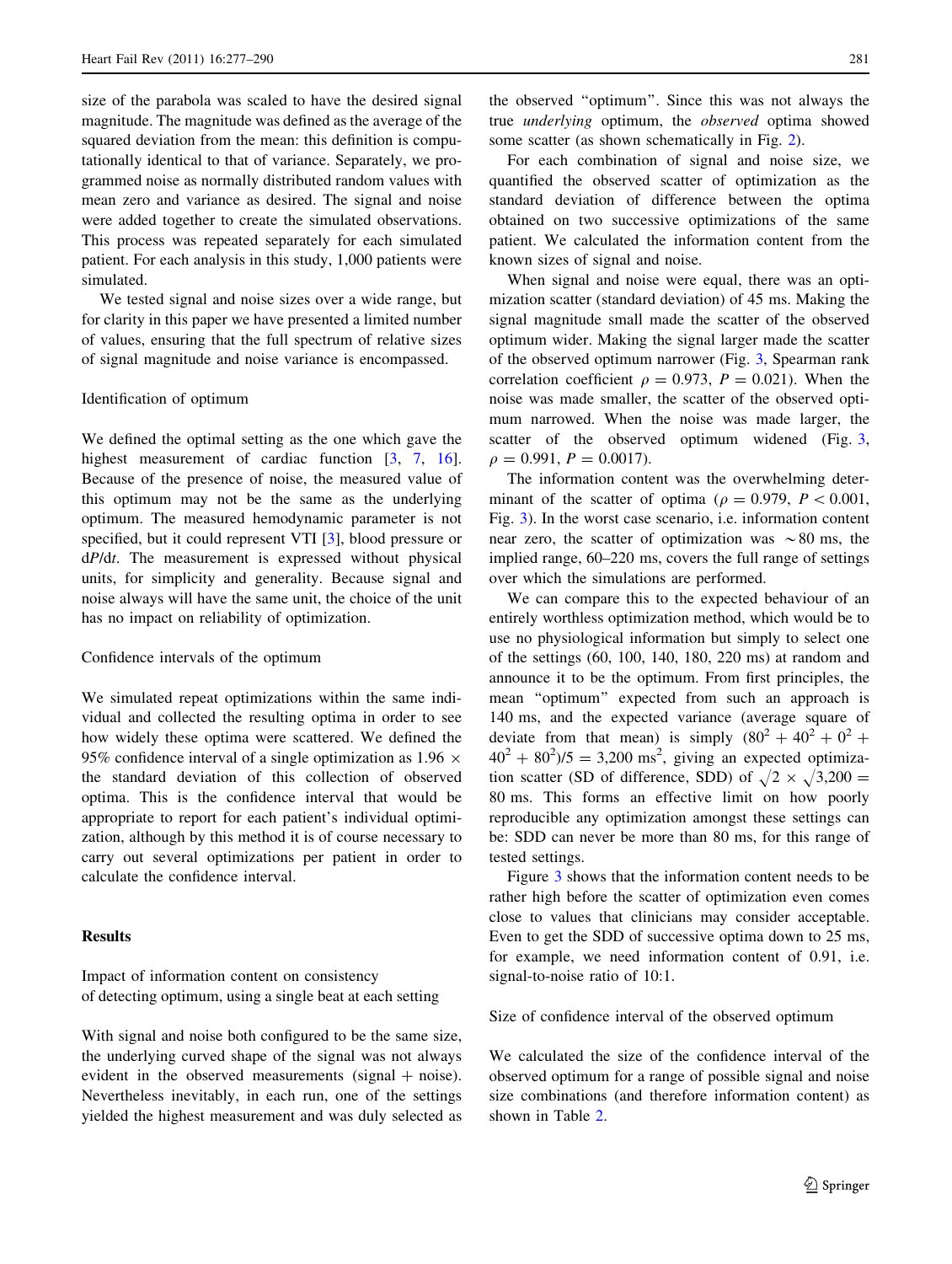<span id="page-5-0"></span>

Fig. 3 Scatter between successive optima increases when noise variance is increased  $(Top$  panel) and decreases when signal magnitude is increased (Middle panel). Information content, encompassing the relative sizes of signal and noise, has a powerful effect on the scatter between successive optima. The bottom panel shows the effect of information content (the proportion of variance that arises from signal) on the scatter between successive optima

Impact of averaging multiple replicates on reproducibility

We tested the impact of changing a clinic's optimization policy to making, not just a single measurement at each pacemaker setting, but several raw replicates (3, 10, 30 or 100), with average of all those replicate raw measurements in that patient being plotted and used to select that patient's optimum setting. This process improved the fidelity with which the observed measurements reflected the underlying physiological value.

Effectively, the absolute impact of noise was reduced. For example, using averages of 3 replicate raw measurements reduced effective noise variance to one-third (Table [2\)](#page-6-0). With this elevation of the signal-to-noise ratio, the shape of the underlying signal was more faithfully depicted in the observed measurements (Fig. [4](#page-7-0), left panels), and the true optimum more likely to be detected (Fig. [4,](#page-7-0) right panels).

#### Apparent versus true size of improvement on optimization

We measured the apparent size of the increase in the measured variable upon optimization. To make the results easy to interpret, we simulated patients to arrive in the optimization clinic with a reference setting of 100 ms and undergo an optimization procedure. In each case, the underlying true optimum is 140 ms, but because of noise variability, the setting selected as optimum may be this or another setting.

We calculated several aspects. First, the proportion of patients in whom the observed optimum was a correct reflection of the underlying true optimal AV delay.

Second, we calculated by how much the observed optimum appeared to be better than the reference state. In reality, we also knew how much the underlying optimum was better than the underlying reference state, and we reported this value too, for comparison. This enabled us to report the extent to which the apparent increase over- or under-estimated the underlying benefit. It was always an over-estimation, as shown in the column ''Extent of Illusion'' in Table [3.](#page-7-0) The size of this illusion was strongly determined by the information content, with lower information contents leading to larger illusory improvements  $(\rho = -0.975, P < 0.001).$ 

Third, we calculated the observed difference between the ''best'' setting and ''worst'' setting. Because we knew the underlying difference between the true best and worst, we were able to report this too, for comparison. Again we were thereby able to calculate the illusory element (Fig. [5](#page-8-0)).

Apparent change in optimum over time

We simulated repeating the optimization process after the passage of time, keeping the underlying optimum the same between sessions. We calculated whether the observed optima seemed to change between sessions and by how much.

For each signal and noise combination, we observed the resulting distribution of differences between the optima found at the 1st and 2nd optimization visits. Figure [4](#page-7-0) shows these distributions which have information content of 0.91, 0.50 and 0.09, respectively. Since the true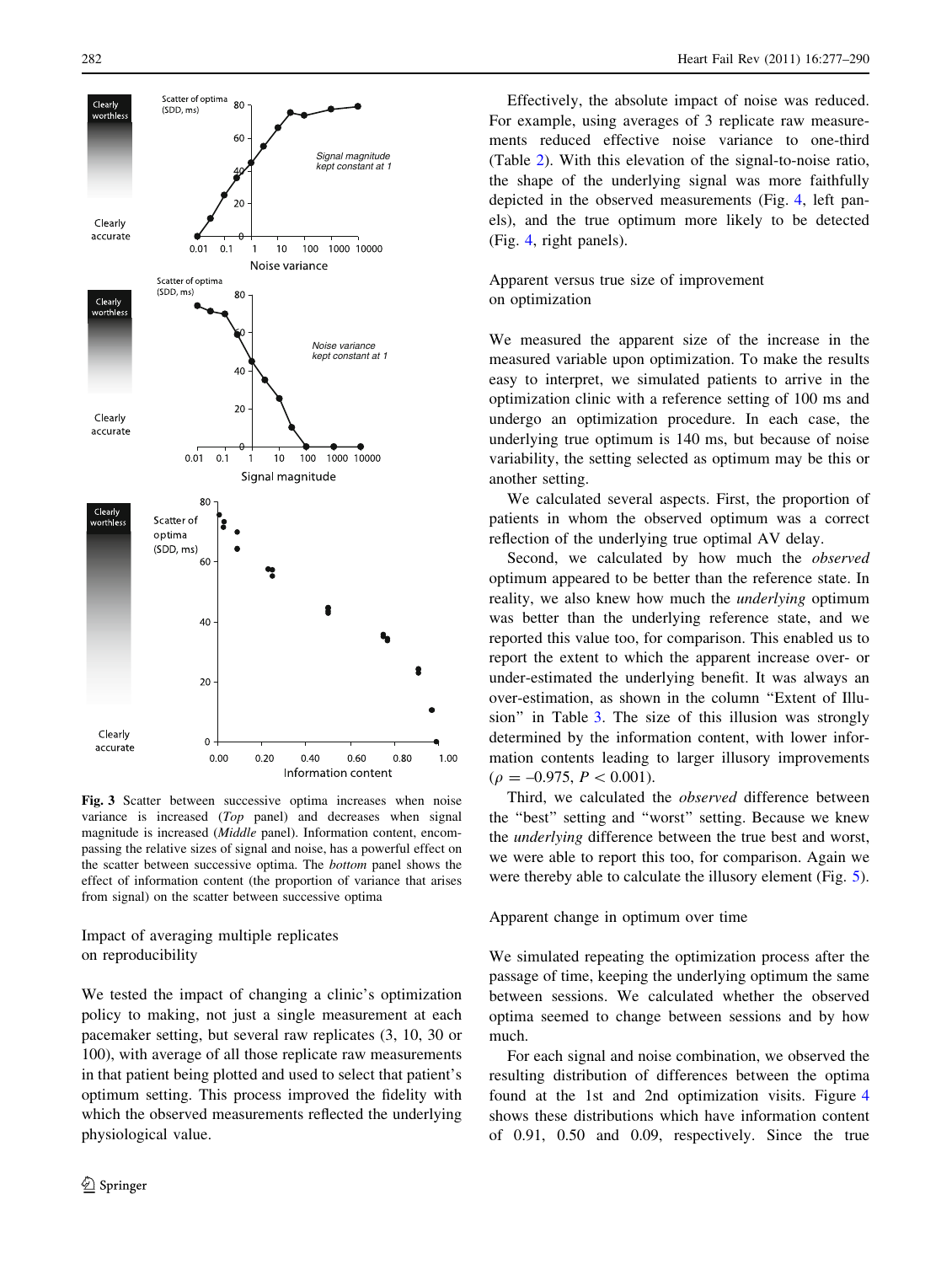<span id="page-6-0"></span>

| <b>Table 2</b> Effect of signal and noise on the information content and on widths of 95% confidence limits |  |
|-------------------------------------------------------------------------------------------------------------|--|
|-------------------------------------------------------------------------------------------------------------|--|

| Properties of isolated<br>measurements |                   |         | Effective properties of averaged replicate measurements |          |                                                                                  |                                  | Size of 95% confidence<br>interval of an observed |  |
|----------------------------------------|-------------------|---------|---------------------------------------------------------|----------|----------------------------------------------------------------------------------|----------------------------------|---------------------------------------------------|--|
| Signal<br>magnitude                    | Noise<br>variance | content | measurements                                            | variance | Information Number of replicate Effective noise Effective information<br>content | Scatter of optima,<br>$SDD$ (ms) | optimum                                           |  |
|                                        |                   | 0.50    |                                                         | 1.00     | 0.50                                                                             | 45                               | $\pm 62$                                          |  |
| 1                                      |                   | 0.50    | 3                                                       | 0.33     | 0.75                                                                             | 37                               | $\pm 51$                                          |  |
| 1                                      | 1                 | 0.50    | 10                                                      | 0.10     | 0.91                                                                             | 24                               | $\pm$ 33                                          |  |
| 1                                      | 1                 | 0.50    | 30                                                      | 0.03     | 0.97                                                                             | 12                               | $\pm 16$                                          |  |
| 1                                      | 1                 | 0.50    | 100                                                     | 0.01     | 0.99                                                                             | $\Omega$                         | $\pm 0$                                           |  |
| 1                                      | 10                | 0.09    |                                                         | 1.00     | 0.50                                                                             | 66                               | $\pm 91$                                          |  |
|                                        | 10                | 0.09    | 3                                                       | 0.33     | 0.75                                                                             | 58                               | $\pm 80$                                          |  |
| 1                                      | 10                | 0.09    | 10                                                      | 0.10     | 0.91                                                                             | 42                               | $\pm$ 58                                          |  |
| 1                                      | 10                | 0.09    | 30                                                      | 0.03     | 0.97                                                                             | 35                               | $\pm 49$                                          |  |
| 1                                      | 10                | 0.09    | 100                                                     | 0.01     | 0.99                                                                             | 26                               | $\pm 36$                                          |  |
| 1                                      | 100               | 0.01    |                                                         | 1.00     | 0.50                                                                             | 74                               | $\pm 103$                                         |  |
| 1                                      | 100               | 0.01    | 3                                                       | 0.33     | 0.75                                                                             | 74                               | $\pm 102$                                         |  |
| 1                                      | 100               | 0.01    | 10                                                      | 0.10     | 0.91                                                                             | 68                               | $\pm 94$                                          |  |
| 1                                      | 100               | 0.01    | 30                                                      | 0.03     | 0.97                                                                             | 57                               | $\pm 79$                                          |  |
| 1                                      | 100               | 0.01    | 100                                                     | 0.01     | 0.99                                                                             | 43                               | $\pm 60$                                          |  |

For simplicity, the confidence intervals are shown centred on the ''true'' value. Greater information content gives narrower confidence intervals. The effect of averaging multiple replicate measurements is to reduce the effective noise and therefore narrow the confidence interval

underlying optimum did not change between visits, all changes in observed optimum were false. The proportion of patients of patients giving this false apparent change in optimum is shown by dark shading on the Fig. [6.](#page-8-0)

Low information content was strongly linked to the likelihood of false-positive detection of change in optimum  $(\rho = 0.975, P < 0.001)$ 

When signal and noise were of equal size (information content  $\sim$  0.50) about two-thirds of the patients have spurious apparent changes in optimum between visits. Even when the signal-to-noise ratio was 10:1, giving an information content of 0.91, still one-third of patients had spurious apparent changes in optimum. Only when signalto-noise ratio reached 30:1 (information content  $\sim$  0.97), did the proportion of patients getting false-positive apparent change in optima fall to a clinically respectable 7% (top panel, Fig. [6\)](#page-8-0).

#### **Discussion**

In this study, we have shown that uncritically selecting the pacemaker setting which gives the best value of a monitored variable might be little better than random selection amongst a set of AV settings. These findings are generally applicable to any optimization method that relies on testing a series of settings whilst monitoring some measure of cardiac function (such as echocardiographic velocity–time integral or pressure or any other cardiovascular marker) and then picking the setting that gives the highest measurement.

It is overwhelmingly important for signal-to-noise ratio (information content) to be high, otherwise a series of illusions automatically arise in any clinical data analysis.

Illusion 1: ''We have selected the true underlying optima''

One tends to assume that the setting which gives the highest measurement is the best. However, our study shows that only a very small amount of variability is enough to seriously compromise this assumption because the true biological effect may also be very small. With signal and noise of equal size for example, in  $\sim$  50% of cases (Fig. [6\)](#page-8-0) the optimum detected will not be the true optimum but an erroneous alternative.

The confidence interval of a clinical optimization is never reported and (surprisingly) rarely asked for. A wide confidence interval will have immediate comprehensibility to any clinician reviewing the result. The simplest way to calculate the confidence interval of optimization is to carry it out on several occasions (e.g. immediately, one after the other) and calculate the standard deviation. The 95% CI would be the mean  $\pm$  1.96  $\times$  standard deviation. To make this reasonably valid, we would need to perform at least three or four optimizations. Of course this would be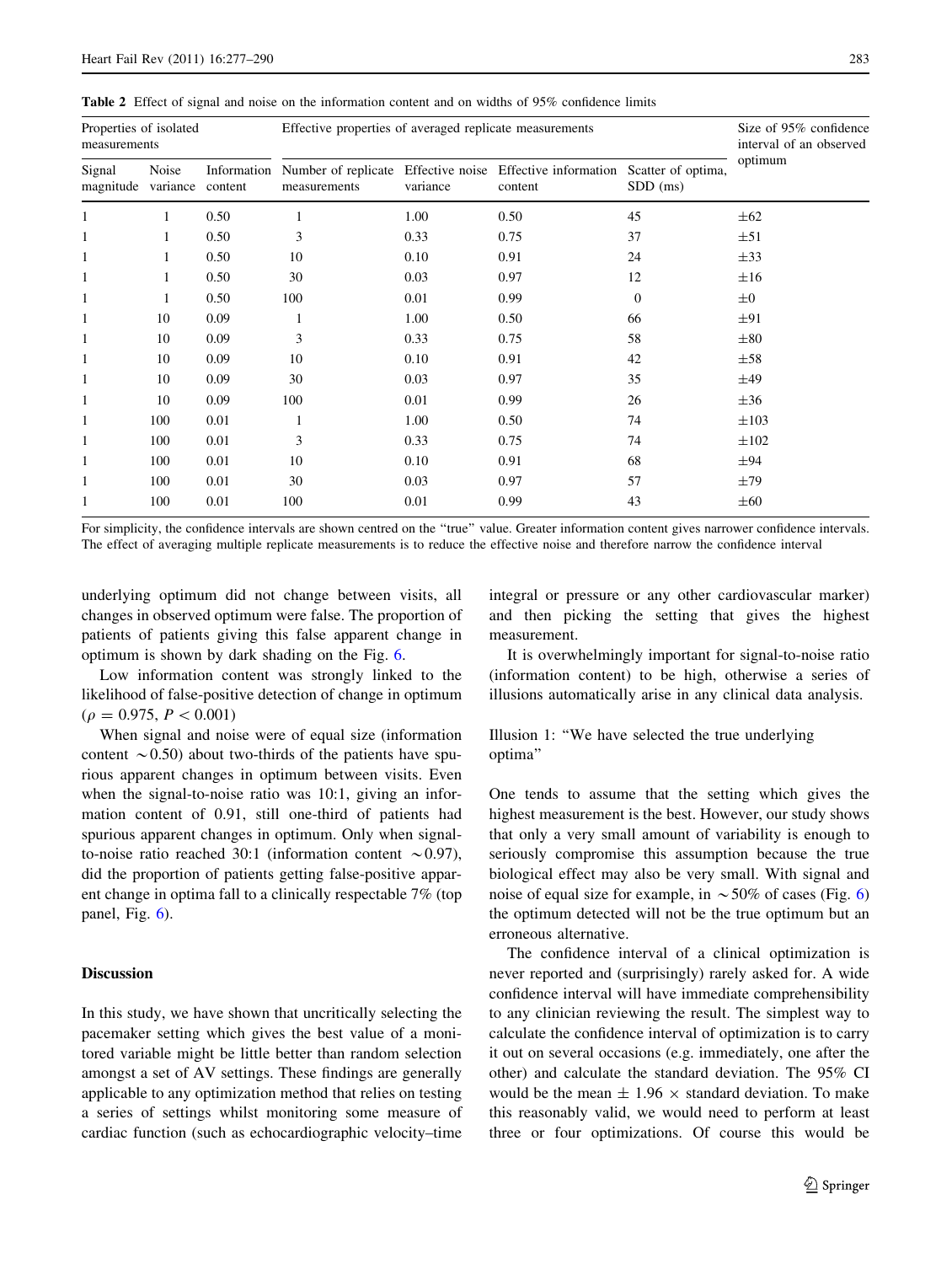<span id="page-7-0"></span>Fig. 4 Impact of switching from single measurements to average of multiple measurements for the optimization process. For simplicity of presentation, the simulated patients all have the same underlying optimum (140 ms), and the signal magnitude and the noise variance for a single measure is set to be 1. The top panel simulates optimization with a single measurement made per setting per patient. The lower two panels simulate multiple measurements made for each setting in each patient, each patient's optimum being determined using the averages of that patient's replicate measurements. We display detailed optimization curves in 10 example patients (left) and the overall distribution of the observed optimum in 1,000 patients (right).



Table 3 Impact of information content on the size of the apparent benefit of optimization

| Signal       | Noise    | Information |                                  |                                |                              | Benefit from optimization: optimum minus worst Benefit from optimization: optimum minus reference |                                |                              |  |
|--------------|----------|-------------|----------------------------------|--------------------------------|------------------------------|---------------------------------------------------------------------------------------------------|--------------------------------|------------------------------|--|
| magnitude    | variance | content     | Apparent<br>measured<br>increase | True<br>underlying<br>illusion | Extent of<br>illusion $(\%)$ | Apparent<br>measured<br>increase                                                                  | True<br>underlying<br>increase | Extent of<br>illusion $(\%)$ |  |
| 1            |          | 0.50        | 3.3                              | 2.1                            | $+54$                        | 1.1                                                                                               | 0.5                            | $+105$                       |  |
| $\mathbf{1}$ | 10       | 0.09        | 7.8                              | 2.1                            | $+263$                       | 3.2                                                                                               | 0.5                            | $+497$                       |  |
| $\mathbf{1}$ | 100      | 0.01        | 23.7                             | 2.1                            | $+1,008$                     | 11.2                                                                                              | 0.5                            | $+2,002$                     |  |
| 10           |          | 0.91        | 7.5                              | 6.8                            | $+11$                        | 1.9                                                                                               | 1.7                            | $+10$                        |  |
| 10           | 10       | 0.50        | 10.4                             | 6.8                            | $+54$                        | 3.3                                                                                               | 1.7                            | $+98$                        |  |
| 10           | 100      | 0.09        | 24.8                             | 6.8                            | $+267$                       | 10.5                                                                                              | 1.7                            | $+522$                       |  |
| 100          |          | 0.99        | 21.9                             | 21.4                           | $+2$                         | 5.4                                                                                               | 5.3                            | $+0$                         |  |
| 100          | 10       | 0.91        | 23.6                             | 21.4                           | $+10$                        | 5.6                                                                                               | 5.3                            | $+6$                         |  |
| 100          | 100      | 0.50        | 32.9                             | 21.4                           | $+54$                        | 11.2                                                                                              | 5.3                            | $+110$                       |  |

For each combination of signal and noise variance, we show the apparent benefit of optimization (calculated from the measured data including noise) and the true benefit (calculated from the underlying benefit with no noise). The illusory element is also shown, defined as the degree to which the apparent measured increase overstates the true increase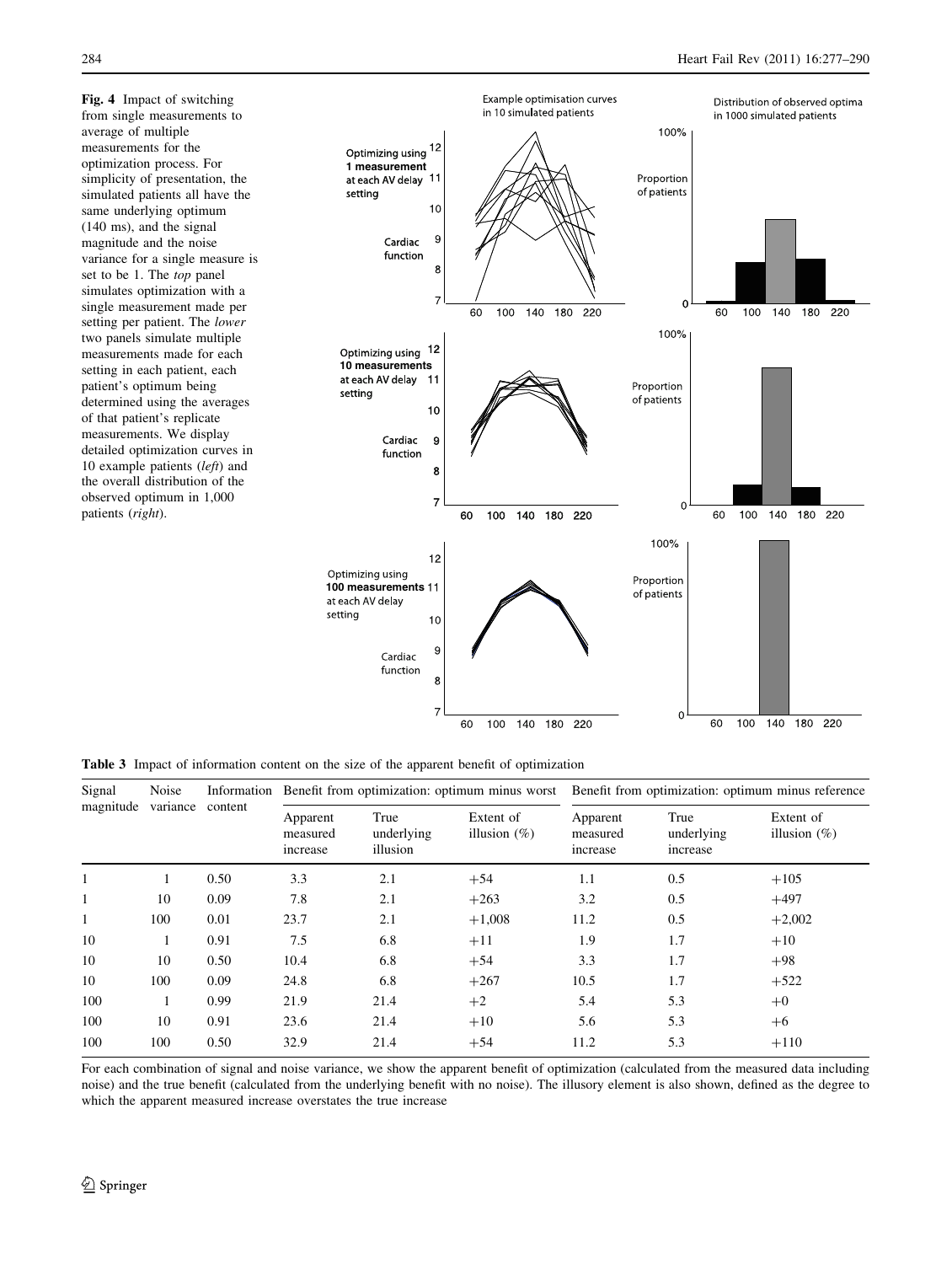<span id="page-8-0"></span>

Proportion of patients Proportion of patients whose optima falsely whose optima are Information appeared to have correctly identified as content changed unchanged 100%  $0.99$  $0%$  $0.97$  $7%$ 93%  $31%$ 0.91 69% 56% 44% 0.75  $0.50$ 65% 35%  $0.25$ 75% 25%  $0.23$ 73% 27%  $0.09$ 78%  $22%$ 0.03 80% 20%  $0.01$ 79% 21% **31%** of patients have When information content is 0.91 false detection of change in optimum Proportion of patients Apparent change in optimum from 1<sup>st</sup> to 2<sup>nd</sup> visit (ms) When information content is 0.50 **65%** of patients have<br>false detection of 40% change in optimum Proportion of patients Apparent change in optimum from 1<sup>st</sup> to 2<sup>nd</sup> visit (ms) **78%** of patients have When information content is 0.09 false detection of change in optimum  $A00$ Proportion of patients

Apparent change in optimum from  $1<sup>st</sup>$  to  $2<sup>nd</sup>$  visit (ms)

zation. The presence of noise on its own does not consistently inflate the apparent difference between two predetermined settings, since the noise effect is sometimes positive and sometimes negative. However, it can inflate the difference between a predetermined setting and the apparently best setting. When there is sufficient noise to cause a setting which is not the underlying optimum to appear to be the optimum (because it happens to have had a positive noise element), then we are effectively selecting the setting whose noise is most positive. This introduces a consistent, positive bias whose size increases as the noise becomes more dominant because the most positive noise element is larger, and because in noisier environments there is a larger group of settings amongst which the apparent optimum might plausibly be drawn. As a result, larger noise consistently inflates the difference between the apparent optimum and any reference setting. Likewise the difference between maximum and minimum is also artefactually inflated by increases in noise.

extremely time-consuming and is therefore not realistic for routine clinical practice with current monitoring techniques.

Alternatively one can determine information content of the clinic's optimization process in general. This could be calculated once and then applied to all similar patients without having to carry out multiple replicate optimizations in each new clinical patient. Fortunately, information content is easy to calculate: it is essentially the intraclass

Fig. 6 Impact of information content on the probability of falsely detecting a change in optimum. A group of patients is simulated attending the optimization clinic twice, with their underlying optima truly unchanged between visits. We calculate the apparent change in optimum between visit 1 and visit 2. The table shows the percentage who have a spurious apparent change depending on the information content. Graphically we can see that when information content is high (top panel) only 33% of patients have a spurious apparent change in optimum. When information content is slower (middle and bottom panels), the proportion of patient having a spurious apparent change in optimum becomes much higher. It should be noted that simply randomly choosing between five settings, gives an 80% (4/5) rate of spurious detection of change in optimum, which is no worse than the bottom panel.

correlation coefficient. This can be calculated quickly for a representative group of patients by any laboratory. This is similar, in principle, to using concepts of statistical power analysis to routine clinical practice.

Illusion 2: ''The optimization increased flow (or pressure) by  $X$  and was therefore worthwhile"

It is tempting to average the apparent increments in velocity–time integral (or whatever measure was used for optimization) achieved in an optimization service, and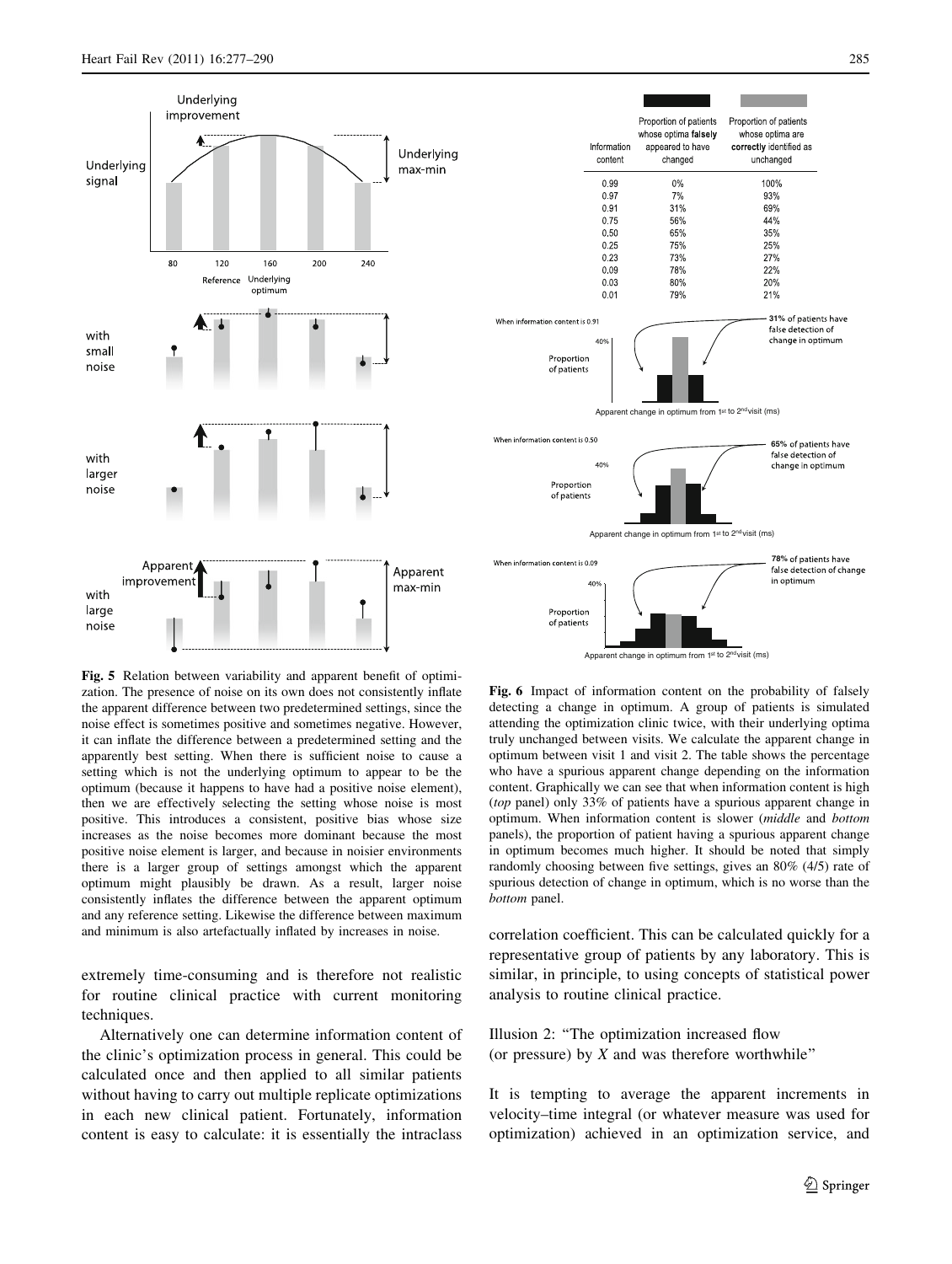<span id="page-9-0"></span>believe that first, (a) the process is almost always increasing stoke volume, (b) the size of the average increase in stroke volume is  $'X'$  which sounds clinically worthwhile and (c) since the increment is statistically significant it is not likely to be a chance finding.

This study reveals all three of these tempting conclusions to be wrong. First, the setting selected as apparently optimum will always have a higher measured cardiac function than the reference setting (except where the reference setting happens to be selected as the optimum). Even if an optimization method was just roulette amongst *n* tested settings, then in  $(n-1)/n$  cases (i.e. almost always) it would be selecting an optimum different from reference. Therefore, the statement that stroke volume is higher on the optimal setting is meaningless.

Second, ironically, the worse the optimization method, the larger the illusionary increase in stroke volume.

Third, unless carefully constructed [[8\]](#page-13-0), the statistical test is assessing whether changes in stroke volume are randomly distributed (some positive, some negative) with a mean of zero. But each patient's increment will always be either positive or zero (never negative), so the average increment will always be statistically significantly positive

unless the sample size is very small. Indeed, the worse the optimization method, the more likely the apparent increment is to be statistically significantly positive.

Illusion 3: ''The optimum has changed between  $X$  months and now"

A well-established and indispensable optimization clinic may start to consider how often these optimizations should be carried out [\[7](#page-13-0), [9](#page-13-0)]. Is the contrast between patients' optima on subsequent visits a useful guide? Our analyses now show that if a technology has poor information content (low signal-to-noise ratio), reproducibility will be poor. For example, when signal and noise are approximately equal (information content  $= 0.5$ ) at 6 months (or any other time), the optimum will falsely appear to have changed, purely through noise, 65% of the time (Table 4). Ironically, the worse the optimization process, the more the data will seem to encourage more frequent optimizations. The giveaway clue to this would be that however frequently we re-optimize, there would still be a similar proportion who would seem to need a change in setting.

| Table 4 The number of<br>replicates required when                                                                            |                                                                                                                                                                                                  | ICC of single<br>replicate |      | For 95% confidence interval of an<br>individual-patient optimum to be: |             |       |                |                |  |
|------------------------------------------------------------------------------------------------------------------------------|--------------------------------------------------------------------------------------------------------------------------------------------------------------------------------------------------|----------------------------|------|------------------------------------------------------------------------|-------------|-------|----------------|----------------|--|
|                                                                                                                              |                                                                                                                                                                                                  |                            |      | ±5ms                                                                   | $\pm 10$ ms | ±15ms | $\pm 20$ ms    | $\pm 30$ ms    |  |
|                                                                                                                              |                                                                                                                                                                                                  |                            |      | Required "effective ICC" of the multiple replicates                    |             |       |                |                |  |
|                                                                                                                              | Projected                                                                                                                                                                                        |                            |      | 0.974                                                                  | 0.962       | 0.93  | 0.877          | 0.56           |  |
| optimization is performed to<br>reduce the scatter of AV optima<br>obtained to a range of<br>acceptable confidence intervals | behaviour of VV                                                                                                                                                                                  |                            |      | Number of replicates required to achieve this                          |             |       |                |                |  |
|                                                                                                                              | optimisation                                                                                                                                                                                     |                            | 0.02 | 1836                                                                   | 1240        | 651   | 349            | 62             |  |
|                                                                                                                              | algorithms which<br>average 18 - 20<br>beats per single<br>replicate<br>Actual behaviour<br>of AV optimisation<br>algorithms which<br>average 18 - 20<br>beats per single<br>replicate (Table 1) |                            | 0.05 | 712                                                                    | 481         | 252   | 135            | 24             |  |
|                                                                                                                              |                                                                                                                                                                                                  |                            | 0.1  | 337                                                                    | 228         | 120   | 64             | 11             |  |
|                                                                                                                              |                                                                                                                                                                                                  |                            | 0.2  | 150                                                                    | 101         | 53    | 29             | 5              |  |
|                                                                                                                              |                                                                                                                                                                                                  |                            | 0.3  | 87                                                                     | 59          | 31    | 17             | 3              |  |
|                                                                                                                              |                                                                                                                                                                                                  |                            | 0.4  | 56                                                                     | 38          | 20    | 11             | $\overline{2}$ |  |
|                                                                                                                              |                                                                                                                                                                                                  |                            | 0.5  | 37                                                                     | 25          | 13    | $\overline{7}$ | $\mathbf 1$    |  |
|                                                                                                                              |                                                                                                                                                                                                  |                            | 0.6  | 25                                                                     | 17          | 9     | 5              | 1              |  |
|                                                                                                                              |                                                                                                                                                                                                  |                            | 0.7  | 16                                                                     | 11          | 6     | 3              |                |  |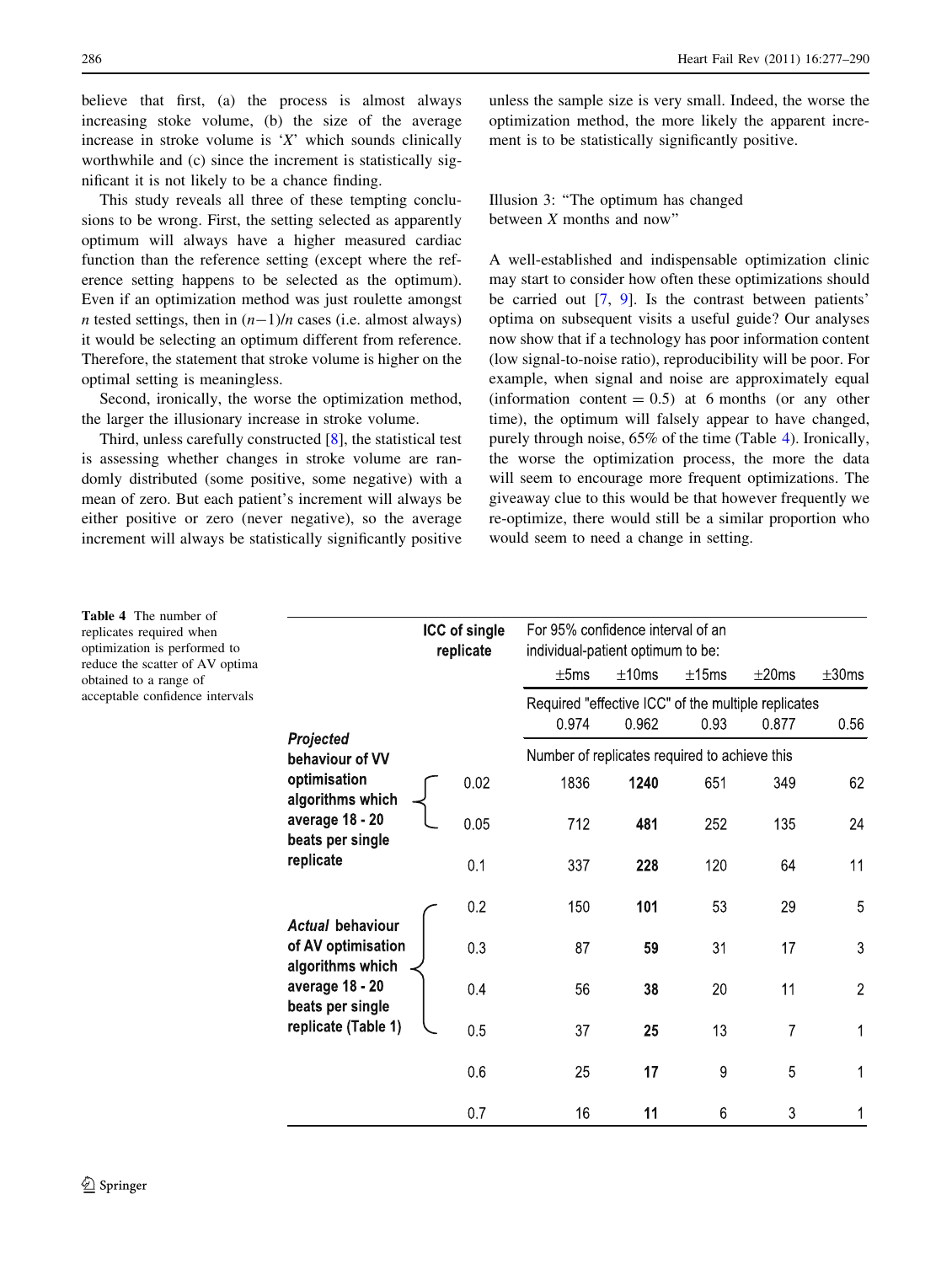<span id="page-10-0"></span>Illusion 4: ''We should not waste time making multiple replicate measurements at each setting in clinical practice''

In a busy clinical department, it may seem an unnecessary multiplication of work to make more than one measurement at each setting. Instead, it may seem rational to concentrate on ensuring that each measurement is acquired and analysed properly by well-trained staff. Unfortunately, the reasons for beat-to-beat variability in measurement are many, and inadequate skill on the part of the sonographer or interpreter is typically not the dominant contribution. Rather, there is substantial beat-to-beat variability in transvalvular blood flow, ventricular volumes, arterial blood pressure and dP/dt. These variations may be due to respiration and numerous other less-easily monitored physiological processes that take place over periods of seconds and minutes. They will not disappear through wishful thinking alone. Instead, averaging multiple replicate acquisitions gives us a powerful method to reduce the effective noise. Effective noise (the variance of the averaged value from  $R$  replicate raw measurements) falls in direct proportion to  $1/R$ , providing a simple way to improve the information content. Another strategy is to elevate heart rate, since this increases the size of the signal [[12\]](#page-13-0).

Illusion 5: ''We should optimize using whatever measurement method we are most familiar with''

Inter- and intra-observer variability may not be the dominant source of noise, rather there may well be genuine biological variation between beats. Even with excellent clinical acquisition and measurement technique, if the biological variability is large in comparison with the true signal between settings, information content will be low. We should quantify information content directly and not assume that the technique with which we are most familiar has a high information content.

Illusion 6: ''Between separate beats, variability in my laboratory is only  $X\%$ , therefore this measure is suitable for use in optimization''

That  $X\%$ , being the ratio between variability and *mean* measurement, is not the relevant ratio for quality of optimization. Reliability of optimization depends on the ratio between beat-to-beat variability (noise) and between-setting variability (signal). The ratio is much less favourable than X%. For example, a VTI measurement might have a mean value of 10 cm and a standard deviation of 1 cm, giving a coefficient variance of 10%. However, the relevant signal is not 10 cm but the standard deviation between settings which may only be (for example) 1 cm. In this case, the information content would be  $\frac{1}{1+1} = 0.5$ . The naive figure of 10% variability, in isolation, is of no relevance.

A simple method of calculating information content of a cardiovascular measure used clinically for optimization

Because this study was carried out using computer simulation, it was possible to know the size of the true underlying signal, as well as the size of the noise, and thereby state the information content directly.

In vivo, one can calculate information content by measuring total variance and noise variance, since although the underlying signal magnitude cannot be directly observed, it is the difference between them. We need to carry out several optimizations in the same patients. Suppose one carries out R replicate sets of optimizations in one patient. First, calculate the variance of all the raw measurements  $(V<sub>raw</sub>)$ . Then one can calculate the mean measurement at each pacemaker setting and then the variance  $(V<sub>m</sub>)$  of these means.  $V_m$  will tend to be smaller than  $V_{\text{raw}}$ , because the impact of noise is reduced by the averaging process. The lower the information content in the measurement, the larger its noise in comparison with its signal, and therefore the more markedly  $V_m$  will differ from  $V_{raw}$ . In brief, the information content is approximately the ratio  $V_{\text{m}}/V_{\text{raw}}$ , when K is large. More elaborately, accommodating for R not always being large,

Information content = 
$$
\frac{R}{R-1} \frac{V_m}{V_{\text{raw}}} - \frac{1}{R-1}
$$
 (2)

An example of how to calculate information content in a single patient, using only standard spreadsheet software, is shown in Fig. [7.](#page-11-0)

In practice, the examples of published data on information content in Table [1](#page-3-0) show that even with time-consuming methodology, including a high number of replicates and many beats measured per replicate, information content can still be low.

## How many replicates are really needed in clinical practice?

Clinicians cannot afford to waste time in clinical practice on performing unnecessary numerous measurements during optimization. Nor, though, can they waste time performing apparent optimizations that they should know will be worthless before the patient even lies down on the couch. To choose rationally the number of replicates to perform, it is vital to decide how precisely the patient's optimum needs to be identified.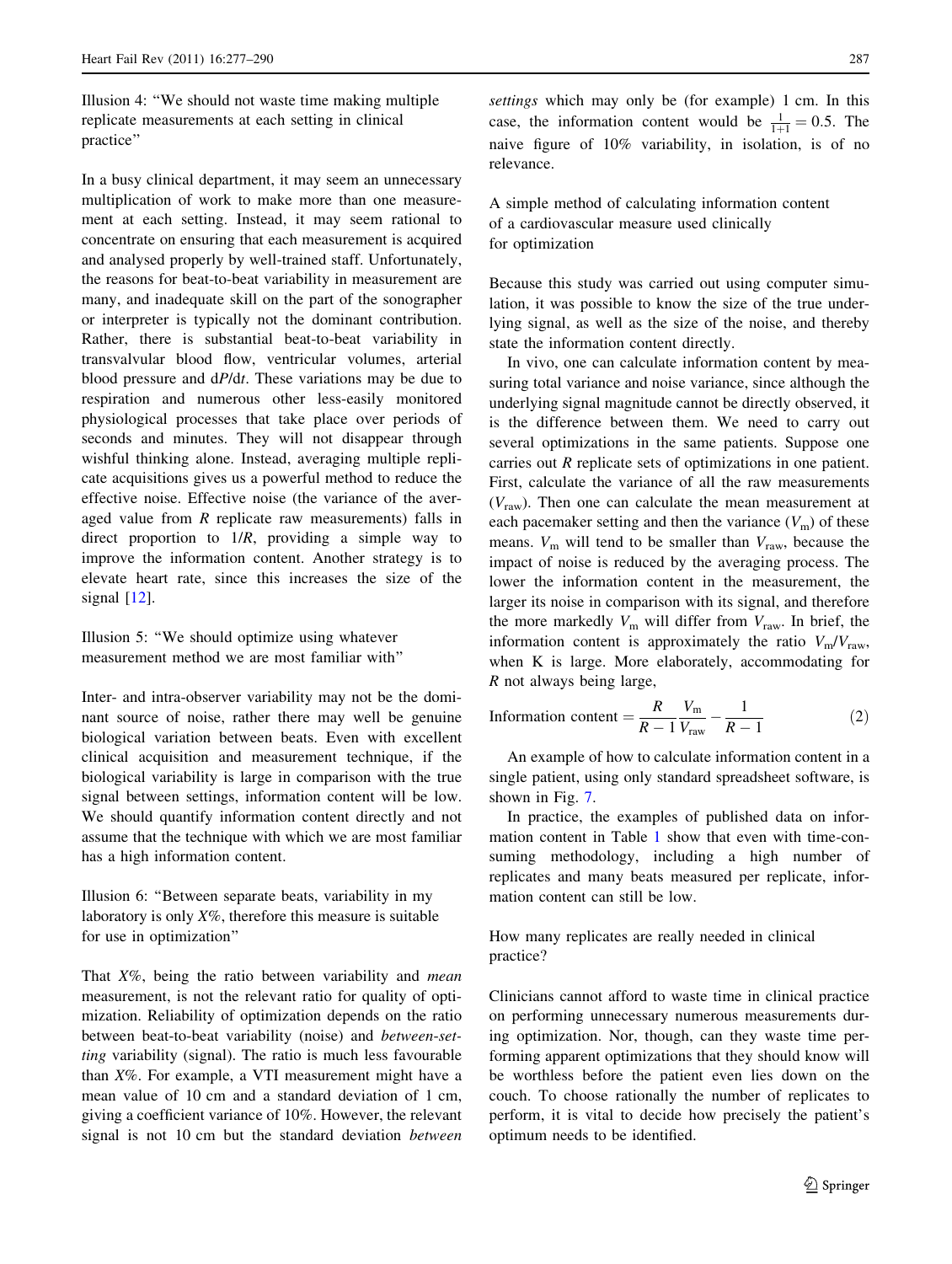<span id="page-11-0"></span>

|     |                             | Microsoft Excel - WONO - Screenshot - simple calc of IC.xls |                                                      |                                                                                               |      |                                                                                                         |                                                                                  |                                             |                                                                                                                                                                                                                                                                                                 |
|-----|-----------------------------|-------------------------------------------------------------|------------------------------------------------------|-----------------------------------------------------------------------------------------------|------|---------------------------------------------------------------------------------------------------------|----------------------------------------------------------------------------------|---------------------------------------------|-------------------------------------------------------------------------------------------------------------------------------------------------------------------------------------------------------------------------------------------------------------------------------------------------|
|     |                             |                                                             | Help                                                 |                                                                                               |      |                                                                                                         |                                                                                  |                                             |                                                                                                                                                                                                                                                                                                 |
|     |                             |                                                             |                                                      |                                                                                               |      | Verdana                                                                                                 |                                                                                  |                                             |                                                                                                                                                                                                                                                                                                 |
|     |                             |                                                             |                                                      |                                                                                               |      |                                                                                                         |                                                                                  |                                             | L                                                                                                                                                                                                                                                                                               |
|     |                             |                                                             |                                                      |                                                                                               |      |                                                                                                         |                                                                                  |                                             |                                                                                                                                                                                                                                                                                                 |
|     |                             |                                                             |                                                      |                                                                                               |      |                                                                                                         |                                                                                  |                                             |                                                                                                                                                                                                                                                                                                 |
|     |                             |                                                             |                                                      |                                                                                               |      |                                                                                                         |                                                                                  |                                             |                                                                                                                                                                                                                                                                                                 |
|     |                             |                                                             |                                                      |                                                                                               |      |                                                                                                         |                                                                                  |                                             |                                                                                                                                                                                                                                                                                                 |
|     |                             |                                                             |                                                      |                                                                                               |      |                                                                                                         |                                                                                  |                                             |                                                                                                                                                                                                                                                                                                 |
| 40  |                             | 11.3                                                        | 8.5                                                  |                                                                                               | 9.8  |                                                                                                         |                                                                                  | 10.4                                        |                                                                                                                                                                                                                                                                                                 |
|     |                             |                                                             |                                                      |                                                                                               |      |                                                                                                         |                                                                                  |                                             |                                                                                                                                                                                                                                                                                                 |
| 80  |                             | 12.4                                                        | 13.1                                                 |                                                                                               | 11.9 |                                                                                                         |                                                                                  | 12.8                                        |                                                                                                                                                                                                                                                                                                 |
|     |                             |                                                             |                                                      |                                                                                               |      |                                                                                                         |                                                                                  |                                             |                                                                                                                                                                                                                                                                                                 |
| 120 |                             | 15.3                                                        | 10.8                                                 |                                                                                               | 12.7 |                                                                                                         |                                                                                  | 13.6                                        |                                                                                                                                                                                                                                                                                                 |
|     |                             |                                                             |                                                      |                                                                                               |      |                                                                                                         |                                                                                  |                                             |                                                                                                                                                                                                                                                                                                 |
| 160 |                             | 10.9                                                        | 13.1                                                 |                                                                                               |      |                                                                                                         |                                                                                  | 11.7                                        |                                                                                                                                                                                                                                                                                                 |
|     |                             |                                                             |                                                      |                                                                                               |      |                                                                                                         |                                                                                  |                                             |                                                                                                                                                                                                                                                                                                 |
|     |                             |                                                             |                                                      |                                                                                               |      |                                                                                                         |                                                                                  |                                             |                                                                                                                                                                                                                                                                                                 |
|     |                             |                                                             |                                                      |                                                                                               |      |                                                                                                         |                                                                                  |                                             |                                                                                                                                                                                                                                                                                                 |
|     |                             |                                                             |                                                      |                                                                                               |      |                                                                                                         |                                                                                  |                                             |                                                                                                                                                                                                                                                                                                 |
|     |                             |                                                             |                                                      |                                                                                               |      |                                                                                                         |                                                                                  |                                             |                                                                                                                                                                                                                                                                                                 |
|     |                             |                                                             |                                                      |                                                                                               |      |                                                                                                         |                                                                                  |                                             |                                                                                                                                                                                                                                                                                                 |
|     |                             |                                                             |                                                      |                                                                                               |      |                                                                                                         |                                                                                  |                                             |                                                                                                                                                                                                                                                                                                 |
|     |                             |                                                             |                                                      |                                                                                               |      |                                                                                                         |                                                                                  |                                             |                                                                                                                                                                                                                                                                                                 |
|     |                             |                                                             |                                                      |                                                                                               |      |                                                                                                         |                                                                                  |                                             |                                                                                                                                                                                                                                                                                                 |
|     |                             |                                                             |                                                      |                                                                                               |      |                                                                                                         |                                                                                  |                                             |                                                                                                                                                                                                                                                                                                 |
|     |                             |                                                             |                                                      |                                                                                               |      |                                                                                                         |                                                                                  |                                             |                                                                                                                                                                                                                                                                                                 |
|     |                             |                                                             |                                                      |                                                                                               |      |                                                                                                         |                                                                                  |                                             |                                                                                                                                                                                                                                                                                                 |
|     |                             |                                                             |                                                      |                                                                                               |      |                                                                                                         |                                                                                  |                                             |                                                                                                                                                                                                                                                                                                 |
|     |                             |                                                             |                                                      |                                                                                               |      |                                                                                                         |                                                                                  |                                             |                                                                                                                                                                                                                                                                                                 |
|     |                             |                                                             |                                                      |                                                                                               |      |                                                                                                         |                                                                                  |                                             |                                                                                                                                                                                                                                                                                                 |
|     |                             |                                                             |                                                      |                                                                                               |      |                                                                                                         |                                                                                  |                                             |                                                                                                                                                                                                                                                                                                 |
| A B | View<br>$\mathbf{C}$<br>200 | D<br>AV setting                                             | E<br>6.6<br><b>Excel formulas:</b><br>Excel formula: | Insert Format Tools Data Window<br>* $f_k = (24/(k24-1) * k21/n!21 - 1/(k24-1))$<br>F<br>11.7 | G    | H<br>R replicates<br>11.9<br>13.8<br>15.5<br>12.5<br>10.5<br>6.7<br>11.0<br>5.25<br>$=$ VARP $(E8:H19)$ | $\mathbf{I}$<br>Raw measurements at each setting,<br>Variance of raw data, Vraw: | $\mathsf{J}$<br>Number of replicates, $R =$ | · 14 · B / U 王三三国<br>K<br>Mean at each setting, of<br>R replicates<br>9.0<br>Variance of means, $V_m$ :<br>2.70<br>$=$ VARP $(K8:K16)$<br>4<br>Information content of a single measurement:   0.35 <br>$=$ K24/(K24-1)*K21/H21 - 1/(K24-1)<br>$-$ R $V_m$ 1<br>$- R - 1 V_{\text{raw}}$ $R - 1$ |

Fig. 7 Calculation of information content using raw clinical data from a single patient. In this example of real-life data from one patient, four replicates of measurements at five settings are entered into a table (columns  $E$  to  $H$ ), and the mean at each setting calculated (column  $K$ ). The variance of the raw data is calculated (Cell  $H2I$ ) using the formula shown immediately below it; the same is done for the variance of the means (Cell  $K21$ ). Information content is

calculated in cell K26 using the formula shown immediately below it. The formulae shown are in appropriate form for standard spreadsheet software such as OpenOffice or Microsoft Excel. In particular, information content for several early patients (who would need to undergo replicate measurements) can be averaged to allow the laboratory to calculate typical confidence intervals to be reported alongside optimal settings in future patients.



Fig. 8 The effect of heart rate on information content from datasets of published studies regardless of method used for AV optimization

In clinical practice, each individual physician can decide what level of precision is suitable in their context and can easily calculate the number of replicates required to achieve this as long as the information content of a single replicate of their local method is known. The number of replicates required for a range of such combinations is shown in Table [4.](#page-9-0)

For example, a clinician may wish to know the AV optimum with a 95% confidence interval of  $\pm 10$  ms. How many replicates are needed depends on the heart rate at which optimization is to be carried out (Table [1\)](#page-3-0). Studies at resting heart rate have found rather low information contents around 0.3.

If a confidence interval of optimization of  $\pm 10$  ms is wanted in this context, from Table [4](#page-9-0) it can be seen that the number of replicates needing to be conducted at each setting is 59.

At higher heart rates such as 90 bpm, information content is approximately 0.5–0.7 for several methods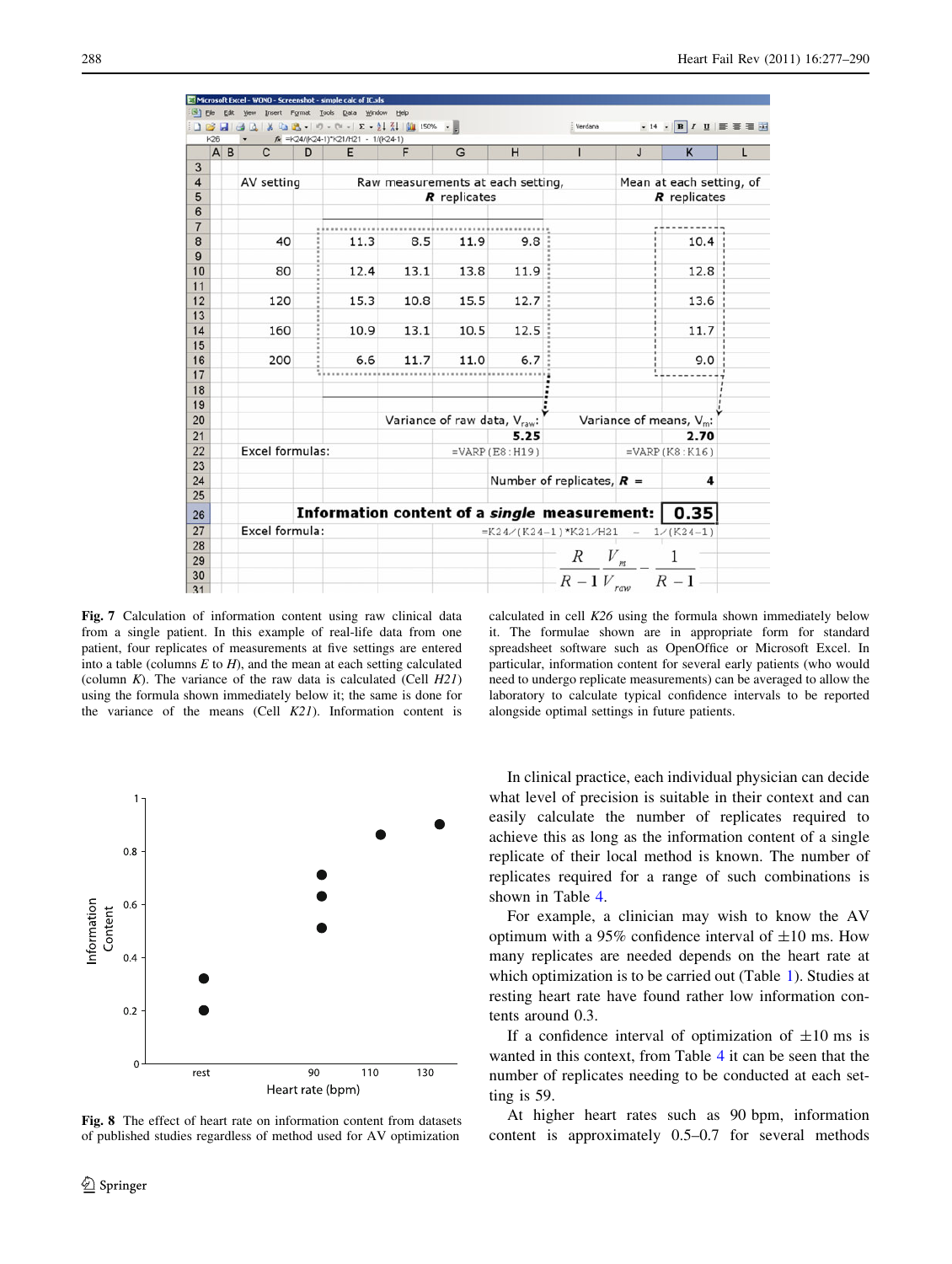(Table [1](#page-3-0)). Achieving a confidence interval of  $\pm 10$  ms now only requires 11–25 replicates, as shown in Table [4](#page-9-0), which might be achievable. At higher heart rates still, the number of replicates needed continues to fall (Fig. [8](#page-11-0)).

Adjustment of VV delay, in contrast, exerts a much smaller signal effect on physiological measurements than AV adjustment by a factor of about 5–7 fold [\[15](#page-13-0)]. Even if the variation in blood pressure is just fivefold smaller, the information content is roughly 25-fold smaller—because it is the variances (squared deviates) that matter. Therefore, even assuming a favourably elevated (90 bpm) heart rate, a favourable range of AV optimization information contents of 0.5–0.7, and a possible relative signal variance for VV of  $(1/7)^2$  to  $(1/5)^2$ , the information content for VV would lie between 0.01 and 0.03. It can be seen from Table [4](#page-9-0) that this necessitates well over 500 replicates at each setting to achieve the desired precision of optimization.

Although there are detailed descriptions of meticulous protocols [[14\]](#page-13-0) even putting together 1,500 beats of data does not give high information content. Multi beat averages reduce noise, but if signal is small, information content may still be small. High heart rate raises signal magnitude [[12\]](#page-13-0) and has allowed a higher information content to be obtained.

#### Clinical implications

No clinical optimization protocol currently specifies a number of replicates to be carried out, whilst giving a quantitative reasoning. This may be because the impact of noise has not been considered or measured. It may not be rational to conduct an optimization without ensuring adequate precision of the optimum. Although there may be a clinical imperative to be seen to be doing something, we should not necessarily give in to perceived pressure to conduct a placebo procedure. Worse still, if the apparent optimization is in fact no different to randomization amongst a constrained range, it is inescapable that half of all such procedures worsen cardiac efficiency rather than improve it.

If we want our optimization service to be delivering clinical valuable results, there are three generic steps we should take. First, we should have as large an underlying signal as possible. For blood pressure changes, it has been reported that the signal is larger in absolute terms at higher heart rates than at lower heart rates [[12\]](#page-13-0).

Second, we should have as small a noise as possible. We should not criticise operators for inadequate care when they may simply be correctly measuring biological variability. Instead we should design our measured variable and protocol to have a high information content.

Third, we can take averages of multiple replicate measurements of cardiac function at each AV delay setting. An R-fold replication will have the same beneficial effect as reducing the noise variance of individual measurements by R-fold. This can be applied to any measurement technique, but of course carries the cost of increased labour.

Realization of these inherent properties of optimization should encourage us to mandatorily report the noise and information content of our monitored variable in our hands. We should be able to therefore present the confidence interval with every optimization we carry out. This may be uncomfortable.

We emphasize that in this article we are not recommending one method of measurement (e.g. VTI or pressure) over another, nor suggesting whether measurement should be invasive or non-invasive. The choice of measurement modality for optimization should be prejudged by personal preference or based on whim, but rather selected on the balance of relevant properties. The most important property of optimization (a process that recommends small adjustments to pacemaker settings) is the precision with which the recommendation is given. This is a neutral article which simply provides a language to rationally evaluate, discuss and improve this precision.

#### Practical recommendations

This analysis is completely general to all optimization schemes which test a range of settings and select the one with the greatest measurement. Any laboratory conducting optimization can use Eq. [2](#page-10-0) and Fig. [8](#page-11-0) to calculate their typical information content. In concert with device physicians, who can recommend an acceptable confidence interval, the laboratory can see how many replicates are required.

Such an estimated number of replicates required only applies to an ''average'' patient in the population. The size of the signal may vary between patients. For example, one patient may have a particularly critical dependency on AV setting and another a below-average amount of dependency. The former would need fewer replicates to identify the optimum within a given size of confidence interval, and the later would need more. Similarly, one patient may have more noise for one of many reasons, including deeper respiration due to acute physiological distress; chronic lung disease that enhances ventilatory fluctuation in haemodynamics; obesity impairing image quality; agitation impairing probe position maintenance. This would necessitate more replicates.

But whilst individual patients may have different strict needs for replication, all patients will need more replicates if the optimization technique has poor information content. Any protocol document (which specifies and optimization technique) to be credible must at least give quantitatively sound guidance as to the number of replicates needed for an average patient to obtain optimization with a level of